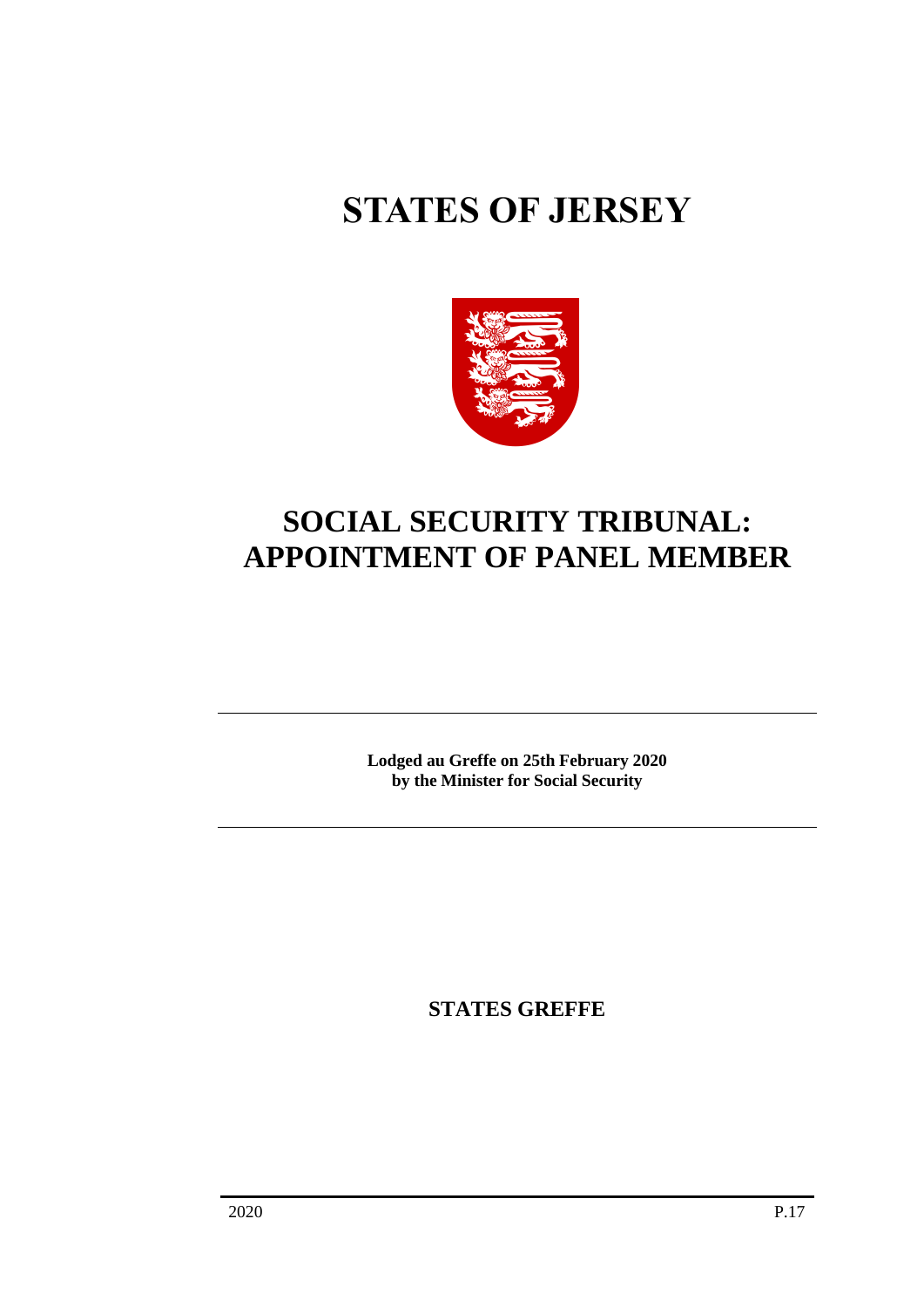### **PROPOSITION**

#### **THE STATES are asked to decide whether they are of opinion** −

in accordance with Article 33A of the Social Security (Jersey) Law 1974 and further to a process overseen by the Jersey Appointments Commission, to appoint Ms. June Summers-Shaw as a panel member of the Social Security Tribunal, for a period of 5 years.

MINISTER FOR SOCIAL SECURITY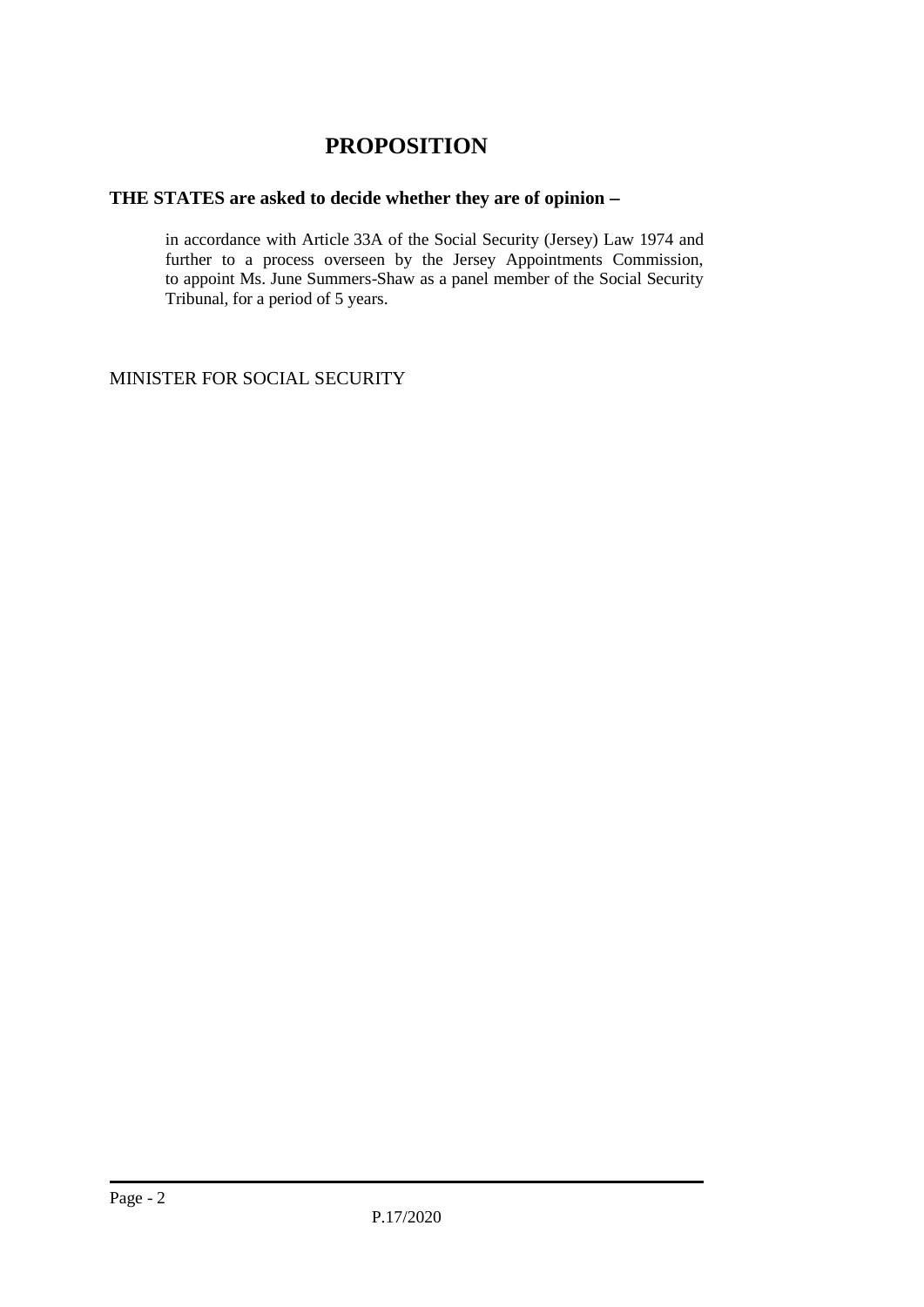#### **REPORT**

#### **1. Background**

Article 8 of th[e Social Security \(Determination of Claims and Questions\) \(Jersey\) Order](https://www.jerseylaw.je/laws/revised/Pages/26.900.28.aspx)  [1974](https://www.jerseylaw.je/laws/revised/Pages/26.900.28.aspx) provides for the constitution of the Social Security Tribunal.

The Social Security Tribunal ("SST") has been in place since 1974, and hears appeals on a range of benefits under the [Social Security \(Jersey\) Law 1974,](https://www.jerseylaw.je/laws/revised/Pages/26.900.aspx) as well aspects of other legislation administered by Customer and Local Services ("CLS") such as the [Income Support \(Jersey\) Law 2007](https://www.jerseylaw.je/laws/revised/Pages/26.550.aspx) and th[e Health Insurance \(Jersey\) Law 1967.](https://www.jerseylaw.je/laws/revised/Pages/26.500.aspx)

The Tribunal will review all facts placed before it by the Appellant and the Minister for Social Security and may confirm, reverse or vary the decision made by the CLS determining officers.

The constitution of the Social Security Tribunal comprises a Chair (or Deputy Chair) holding a qualification in law, and 2 lay members from a panel of up to 12 other members.

This report recommends the appointment of a panel member.

#### **2. Tribunals**

The Minister is responsible for the constitution of 3 different Tribunal panels, the Social Security Medical Appeal Tribunal ("SSMAT"), the Social Security Tribunal ("SST") and the Income Support Medical Appeal Tribunal ("ISMAT"). In consultation with the Judicial Greffe, who are responsible for the convening and administration of the Tribunals, the role of Chair was developed across all 3 Tribunals to ensure consistency of process and decision-making, and supporting the further development of a Tribunals Service. The same principle is being applied, as appropriate, to Deputy Chairs and panel members, ensuring a stronger pool available for each Tribunal.

#### **3. Terms of appointment**

The Social Security (Determination of Claims and Questions) (Jersey) Order 1974 provides that members of the Tribunal are appointed by the States on the recommendation of the Minister after consultation with the Jersey Appointments Commission, and in line with the Appointments Commission's Code for Quangos and Tribunals.

The Minister therefore recommends the appointment of Ms. June Summers-Shaw for a term of 5 years.

The Minister is confident that this individual will uphold the fairness and integrity of the tribunal system.

#### **4. Panel member of the Social Security Tribunal proposed for appointment**

Ms. June Summers-Shaw is a qualified and experienced lecturer and employment law adviser working in the public and private sectors. As a lecturer she worked within the area of Special Educational Needs.